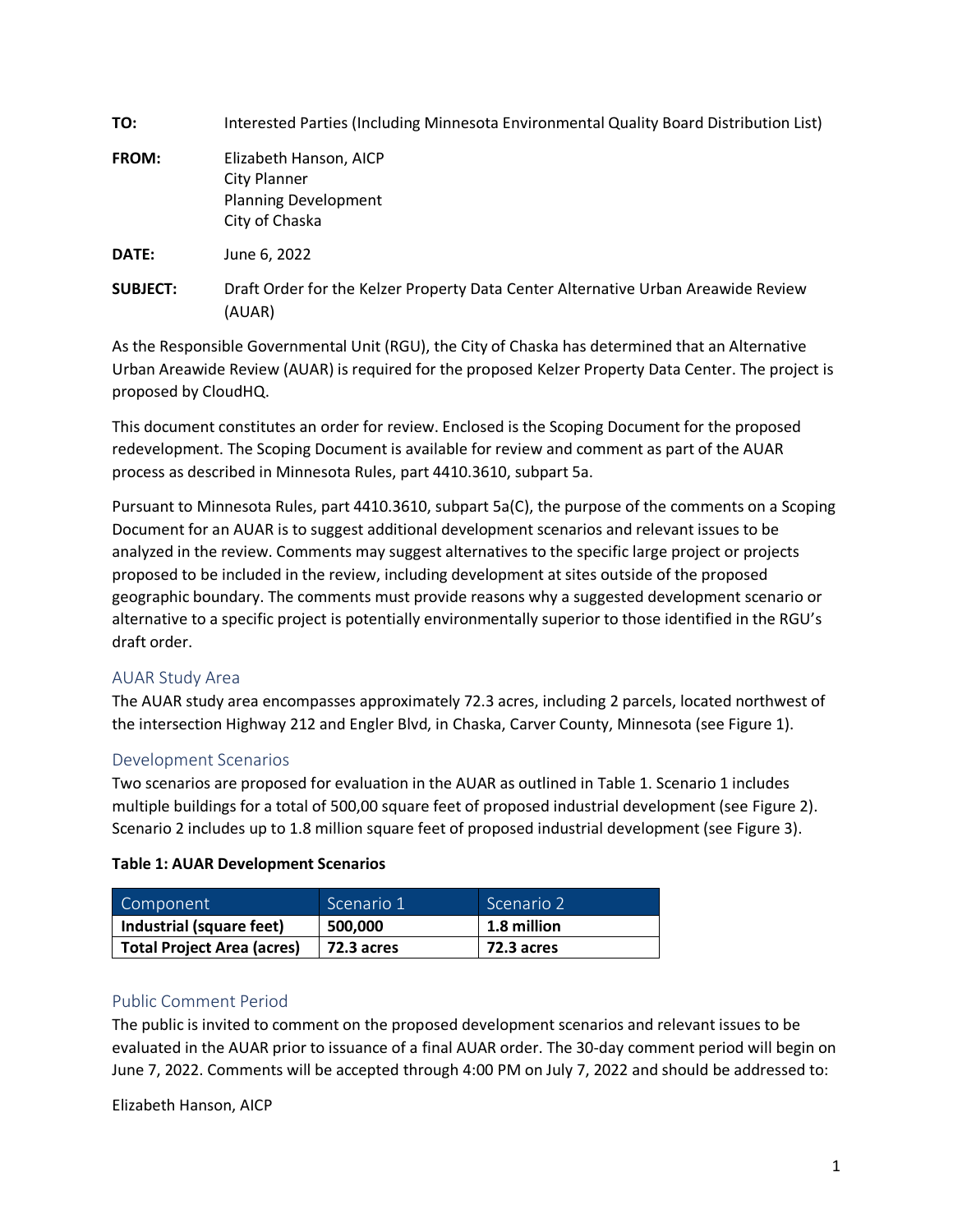City Planner 1 City Hall Plaza Chaska, MN 565318 [EHanson@chaskamn.com](mailto:EHanson@chaskamn.com)

# **Figure 1: AUAR Study Area**

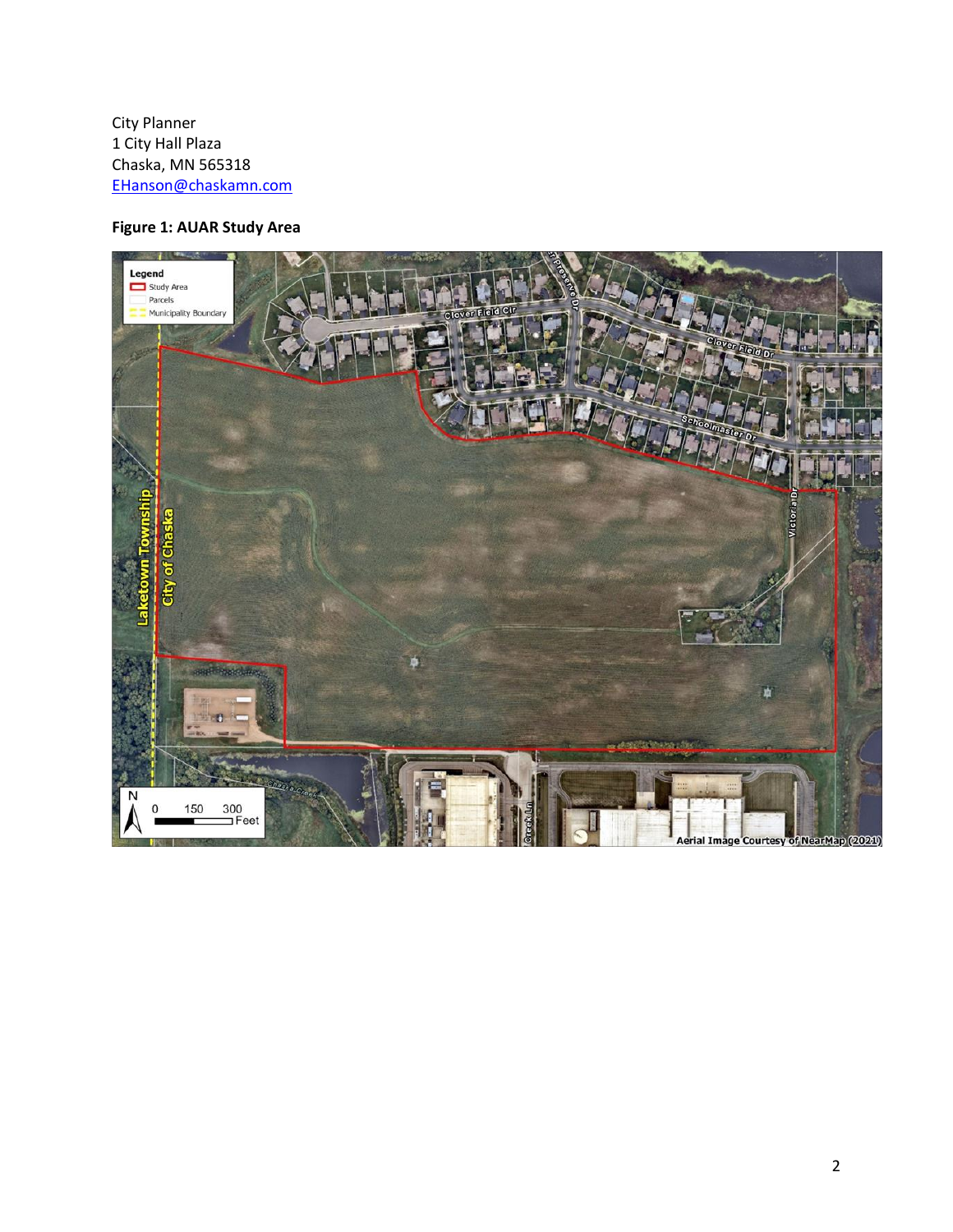### **Figure 2: AUAR Scenario 1**